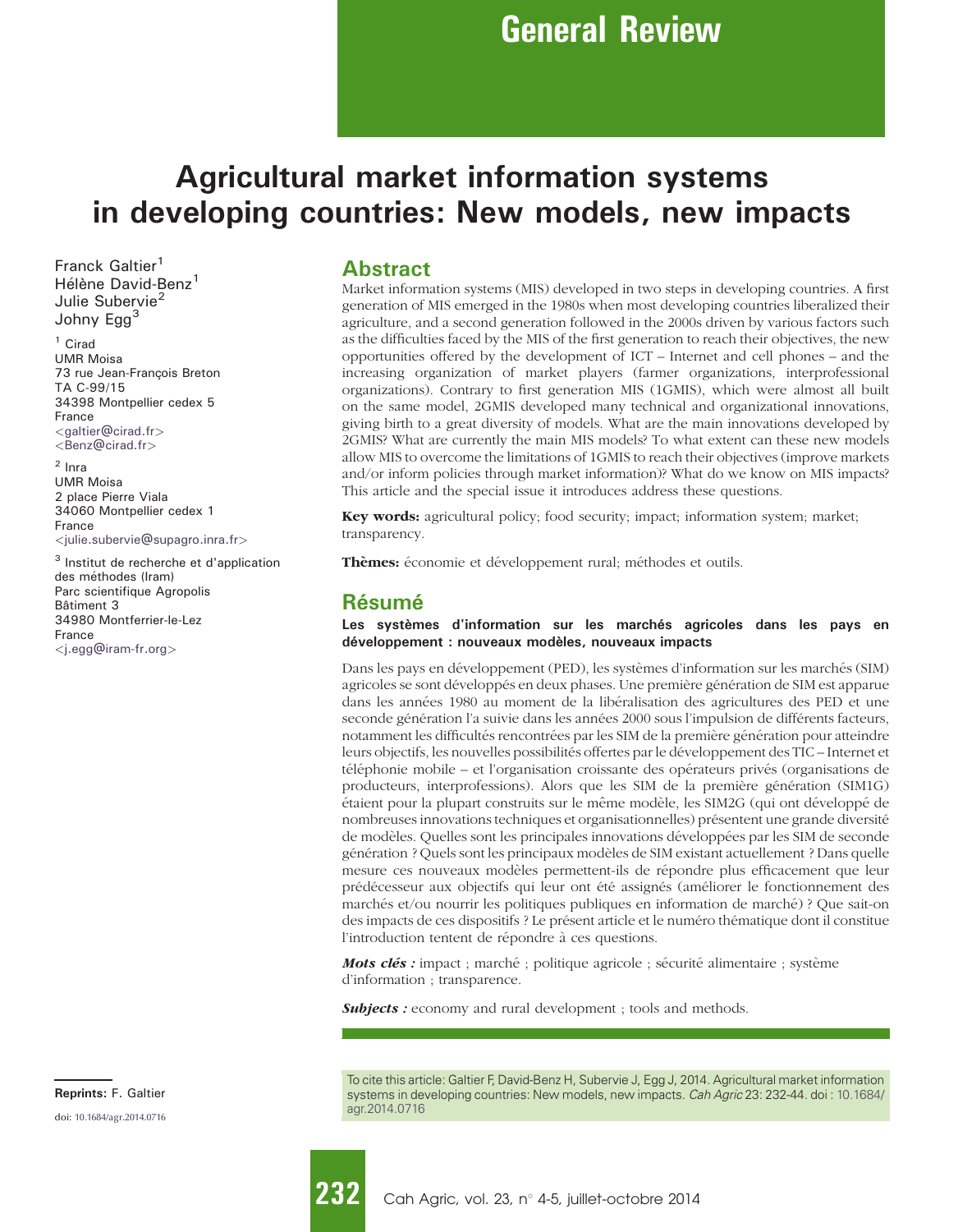**A** gricultural market informa-<br>tion systems (MIS) are<br>designed to collect, process,<br>and disseminate information on the tion systems (MIS) are designed to collect, process, situation and dynamics of agricultural markets. MIS may have two objectives: improve public policies by helping policymakers take better account of market realities, and render markets more transparent such that resources may be better allocated (more efficiency, greater equity).

The first objective is undoubtedly the oldest. Public grain stocks were already in use in Egypt several millennia ago at the time of the Pharaohs, and ancient Rome and more recently China's emperors developed policies to regulate the price of grain and avoid famines. These policies were very likely accompanied by information systems, although their nature is unknown. By contrast, a great deal is known about the information systems developed in France in the 18th century that accompanied public interventions designed to regulate grain flows. Serge [Kaplan \(1996\)](#page-12-0) in particular analyzed in detail the attempts made at that time to track prices and estimate flows, stocks and consumer needs. Likewise, subsequent periods of major interventionism by different governments were often accompanied by the introduction of large-scale MIS: this was notably the case in the 1930s in the USA and in France where policies were introduced to guarantee minimum producer prices (Agricultural Adjustment Act in the USA and Offices du blé et du vin in France).

The second objective is far more recent and also more novel. It arose at a clearly identifiable date and place: no trace of any mechanisms employed to disseminate market information to market players can be found before the end of the 19th century in Europe, at which point several agricultural gazettes began publishing market prices. This emergence of market player-oriented MIS is generally attributed to the advent of the telegraph. However, it can also be seen as arising from the history of ideas since the idea of markets not being spontaneously transparent appeared in Europe precisely at that time (Galtier and Clément, 2014). The idea that information dissemina-

tion is necessary for markets to function

correctly subsequently migrated fairly rapidly to North America. The idea, however, only spread to other continents a few decades later in the 1980s and 1990s, with the implementation of Structural Adjustment Programs.

At that time, the liberalization of agriculture in developing countries, driven by the IMF and the World Bank, prompted resistance in many countries, particularly for basic foodstuffs such as cereals because of fears that traders would manipulate prices. The setting up of MIS with a view to creating transparent, efficient markets has resulted in a broad consensus among agricultural policymakers and experts. The advocates of liberalization see in MIS the means to render markets more efficient, while the skeptics see in it a means to monitor market failures.

The first generation MIS (1GMIS) were all built on the same model, regardless of country and product concerned. But, by the late 1990s, evaluations showed limited, or even disappointing results, as will be seen later. These 1GMIS faced difficulties that were technical (information unreliable, long dissemination timelines, no analysis, failure to assess the actual use made of the information provided), but also institutional (no incentive for innovation to meet user needs, administrative rigidity) and financial (short-lived project-based funding).

At the turn of the millennium a second generation of MIS (2GMIS) arose from the mutation of certain 1GMIS and the emergence of new MIS (Egg [et al](#page-11-0)., [2012](#page-11-0)). This step forward seems to have been driven by several factors: the difficulties faced by 1GMIS but also the new opportunities offered by the development of ICT (Internet and the rapid spread of cell phones in the rural areas of developing countries) and the increasing organization of market players (farmer organizations, interprofessional organizations). These 2GMIS placed more emphasis on the aim of market transparency: although 2GMIS arising from the mutation of 1GMIS did not abandon the aim of informing public policy, they created little innovation in this field, but many did make efforts to better reach market players, particularly through text messages. And as for the new MIS that emerged in the late 1990s or 2000s, almost all are focused exclusively on

market player information. They have developed a wealth of technical and organizational innovations such that, unlike 1GMIS that were all very similar, 2GMIS are based on a wide variety of models.

What are the main innovations that these 2GMIS have developed? What are the main MIS models in use today? To what extent are these new models more effective than their predecessors in reaching the targets they were assigned, and in ensuring their own survival? What is known about MIS impacts? This special issue of Cahiers Agricultures dedicated to MIS addresses these questions. It is the outcome of two research projects, one headed by the Centre de coopération internationale en recherche agronomique pour le développement (Cirad) and the Institut national de la recherche agronomique (Inra) with support from the Agence française de développement (AFD) and the Technical Centre for Agricultural and Rural Cooperation (CTA), and the other by Michigan State University (MSU) with support from the William and Flora Hewlett Foundation.

This article begins by describing the main innovations 2GMIS have developed and the different models to which these innovations have given rise. It then discusses the limitations of these models before presenting what is known about the impact of MIS. The paper then outlines the main implications for MIS designers and funders. It describes the contents of this special issue devoted to MIS and ends with a conclusion that gives pointers to a number of research avenues.

# Recent changes in MIS: an abundance of innovations

# First generation MIS (1GMIS) and their limitations

The development of MIS in developing countries was associated with the liberal policies driven by the structural adjustment programs of the 1980s and 1990s and supported by international organizations and donors. While states were withdrawing from

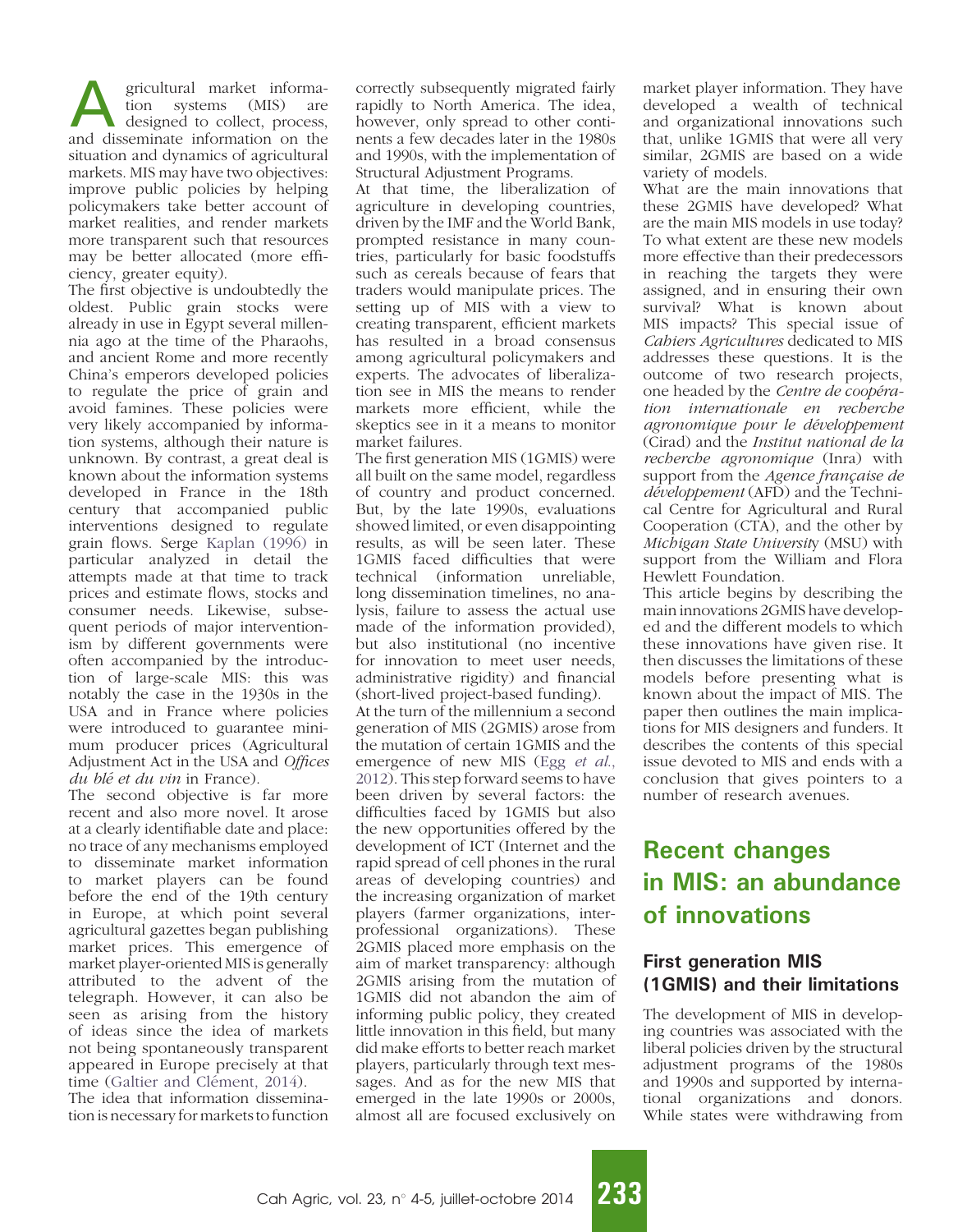direct intervention in agricultural markets, MIS were to provide instruments both to monitor these markets during their restructuring, and ensure the ''transparency'' needed for effective competition. These MIS, qualified as first generation, all had a number of common characteristics [\(Shepherd,](#page-12-0) [1997\)](#page-12-0): i) each was focused on a country and a group of substitutable products (cereals, livestock, etc.); ii) the information provided was almost exclusively about prices; iii) this information was collected on a sample of markets and its processing was centralized; iv) the same information was disseminated uniformly across the country by radio and other media; v) it was accessible for free; vi) MIS were managed by public services or projects, and were mainly financed by development aid. MIS were therefore based on a single "model" that was applied with very little modulation in all the countries and for all the products considered, and this was rapidly identified as a limitation ([Galtier and Egg, 1998\)](#page-11-0).

Although the price data collected played a significant role in monitoring policies and, coupled with other indicators, in triggering emergency aid, the results of this model did not meet expectations, particularly in terms of information for private market players. By the late 1990s, several studies had underlined these limitations ([Shepherd, 1997; Galtier and](#page-12-0) [Egg, 1998; Robbins, 2000; Tollens,](#page-12-0) [2002; Galtier and Egg, 2003](#page-12-0)).

Technical shortcomings (information inaccurate or unreliable, long dissemination timeliness, etc.) were cited in particular, but the problem also lay more intrinsically in the lack of a mechanism for adjusting the information supply to the needs of market players ([Galtier and Egg, 2003\)](#page-11-0).

First, given the non-interactive methods of dissemination used (national radio, billboards), it was difficult for MIS to determine the information needs of market players or their interest in the information provided. Second, the hosting of MIS in government departments or agencies did not provide a favorable context for frequent adjustments. The content of the information itself was poorly adapted to market players as it focused almost exclusively on average prices by locality, was limited to certain product groups

(mainly cereals and livestock), and was disseminated uniformly nationwide. Finally, the method of funding MIS (by project) could not be sustained.

### 2GMIS: an abundance of technical and organizational innovations

The emergence of 2GMIS (by the mutation of certain 1GMIS and the emergence of new MIS) marked the end of the ''single model''. These MIS developed a multitude of technical and organizational innovations that differed from one MIS to the other. These innovations arose from a concern to better meet the needs of market players and to a great extent were made feasible by the range of technical possibilities offered by developments in ICT. But some innovations were also derived from a greater consideration of the geography of trade, and from a restructuring of the institutional landscape in which professional organizations gradually assumed an increasing role. This emergence of 2GMIS sparked renewed interest in MIS by donors and experts ([CTA, 2005; FARA, 2009;](#page-11-0) [FACET, 2010\)](#page-11-0) and resulted in various Master or PhD theses on the subject [\(Shen, 2009; Wade, 2009; Tongola,](#page-12-0) [2010; Kizito, 2011](#page-12-0)).

But five years ago, nobody had an overall view of these innovations. Researchers at Cirad and Inra therefore, as part of the research program mentioned above, undertook to conduct an email survey of 85 MIS (53 in Africa, 18 in Asia, 9 in Latin America and the Caribbean, 1 in North America, and 4 worldwide). The questions focused on the main features of MIS at the time of the survey, and on changes since their inception. In all, 31 valid replies were received, 94% of which from MIS in sub-Saharan Africa and the Indian Ocean. The results of this survey provided more knowledge on and a better understanding of these changes and were used to analyze MIS strong points and limitations ([David-](#page-11-0)Benz et al.[, 2012\)](#page-11-0).

They fueled the discussions held at two workshops designed to promote exchanges between researchers, MIS, donors, policymakers and professional organizations (the first in Montpellier in March 2010, the second in Bamako in November 2011). The changes made concerned the various aspects of MIS organization and operation.

#### Objectives focused on market players

The vast majority of MIS innovations were very clearly aimed at market players, and thus today the aim of increasing market efficiency by providing market players with information is shared by all MIS. In addition, the few innovations designed to better assist policy decisions mainly concern mechanisms promoting the involvement of private players in this process (for instance by feeding multi-stakeholder consultation forums on a national or local scale [[David-Benz](#page-11-0) et al.[, 2014; Moustier](#page-11-0) et al., 2014]).

#### A diversification of institutional positions

The setting of an agenda to link small farmers to markets, and the growing awareness among farmer organizations of marketing issues, have diversified the institutional shape of 2GMIS. Many MIS are now supported by professional organizations, NGOs close to these MIS, or private service provider companies, rather than by public bodies.

#### Geographic scales sized to fit the markets concerned

While 1GMIS intervened almost always at the national level, 2GMIS have tended to be sized to match the geography of trade in the products concerned and, in some cases, to support regional integration policies. This led to the emergence of regional MIS (AMITSA and RATIN in East and Southern Africa), while others have developed on sub-national scales (e.g., Manobi in Senegal, SIEL in Madagascar) or have been decentralized by disseminating different information in different areas of the country (such as OMA in Mali [Staatz and Dembélé, [2004; Egg](#page-12-0) et al., 2014]).

Also, an inter-connection of different MIS is developing through networks (RESIMAO and Afrique Verte in West Africa) or web platforms (Esoko).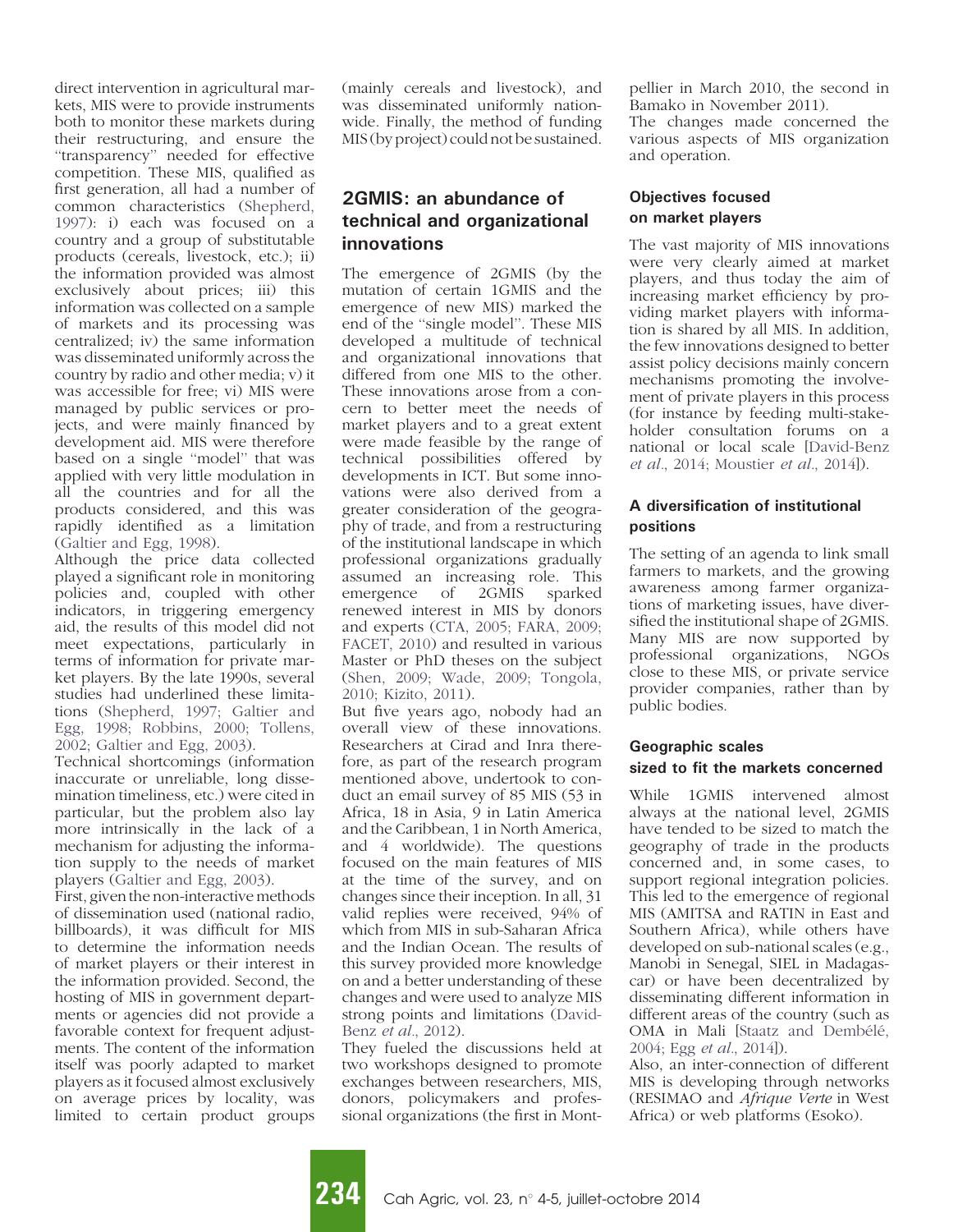#### Increasing use of ICT in collecting and disseminating the information

The success of mobile telephony in rural areas, and the spread of the Internet, have led to major technical developments in MIS. Whereas data transmission from collection point to central unit could in the past take several days, it is increasingly achieved in real time, and the risk of errors has been reduced by the disappearance of multiple data entries and the use of automated processing. To reduce data collection costs, some 2GMIS are attempting to do away with survey staff by asking operators themselves to supply the information. However, relying solely on market players can cause problems of reliability (with the risk that prices reported are more loss-leader prices than actual prices) and regularity (if information is provided on a purely voluntary basis). These problems however can be resolved (they may in particular be partially offset by a large number of informants or by establishing control procedures). In fact, although this method is still rarely used by MIS, it is expanding in other types of information systems (such as the Observatoire de l'alimentation – Food Watch – in France).

For the dissemination of their information, 1GMIS relied mainly on national radio, billboards, the press and, for policymakers, on analysis reports. These very inclusive communication channels had three major drawbacks: they restricted the MIS to disseminating only a very small portion of the information collected, dissemination timelines were long, and they were unable to determine to what extent the information disseminated was received by potential users. 2GMIS have deliberately turned to cell phones and the Internet to develop new channels for information dissemination. These technologies have corrected some of the weaknesses of the media previously used insofar that: i) a great diversity of information can be collected and made available in a very short time; ii) it is the users who select the data that interest them (from the mass of information made available); and iii) by this selection process the users indicate which information is useful to them, thus providing MIS with indicators they can use to shape their information supply.

#### Expansion of the type of information and the range of products tracked

Thanks to the technological possibilities offered by ICT, the information proposed by MIS has been greatly diversified in efforts to help market players in decision-making. Whereas 1GMIS collected and disseminated mainly average prices by locality, many 2GMIS go much further. In order to highlight real opportunities for transactions, many 2GMIS distinguish between the different qualities of the products tracked and the different levels of transaction. The dissemination of personalized information has been developed to facilitate direct links between buyers and sellers: nominative purchase and sale proposals are increasingly common (KACE in Kenya), purchase price charged by processing enterprises (ZNFU Zambia) or volumes stored in different receipt system warehouses (EAGC in Kenya). Some MIS monitor flows or (more rarely) stocks of agricultural product on a local or regional scale. Some also disseminate information to help operators plan their farming operations or anticipate price changes (meteorological data, situation on international markets or the markets in neighboring countries), or even – but this is much rarer – attempt to make price forecasts (RONGEAD Cashew Nut MIS in Côte d'Ivoire). Also, 2GMIS cover a far more diversified range of products than their predecessors that were often limited to following a few strategic products such as grain or livestock.

#### A more integrated approach to market services and institutions

Whereas 1GMIS restricted their activities to the production and dissemination of market information, many 2GMIS offer additional services (directly or through their hosting organizations) that aim to link farmers to markets or improve market performance. They may, for instance, provide support for farmer organizations to promote collective marketing (MIS Cashew Nut in Côte d'Ivoire), facilitate access to different services (credit, transportation, inputs, agricultural

advice, etc.) or ensure enforcement of trade commitments (commercial arbitration, information on the reliability of potential business partners, clearing houses). EAGC in East Africa is a good example of an organization seeking to develop such a multi-service approach. Some MIS provide brokerage services or are even a component of a commodity exchange. ECX (Ethiopia) is undoubtedly after SAFEX in South Africa the African commodity exchange that offers the most comprehensive range of services: sophisticated auction system, but also a quality classification system, a warehouse receipt system, a system to guarantee contract enforcement, dissemination of quotes in real time (by electronic display panels and text messages); ECX receives tens of thousands of queries per day by text message and interactive voice recognition systems  $(IVR)^1$ .

#### The search for sustainable financing

The lack of sustainable financing was one of the weaknesses of 1GMIS, with their resources stemming primarily from projects funded by donors. By targeting market players and using cell phones as the primary media of dissemination, the ability of MIS to generate resources by invoicing information received by users emerged as a new opportunity. Some 2GMIS, particularly those supported by private companies, state that they intend to sell information to cover their costs (but, as we shall see later, they are as yet a long way from achieving this). At the same time, many public MIS have managed to secure funding by including their costs in the State budget.

# The different MIS models

The various innovations and developments observed are not independent



<sup>&</sup>lt;sup>1</sup> Yet this model is not easy to reproduce as it functions well only for export products, for which it benefits from a particularly favorable regulatory context (only the coffee purchased on the ECX is allowed to be exported from Ethiopia).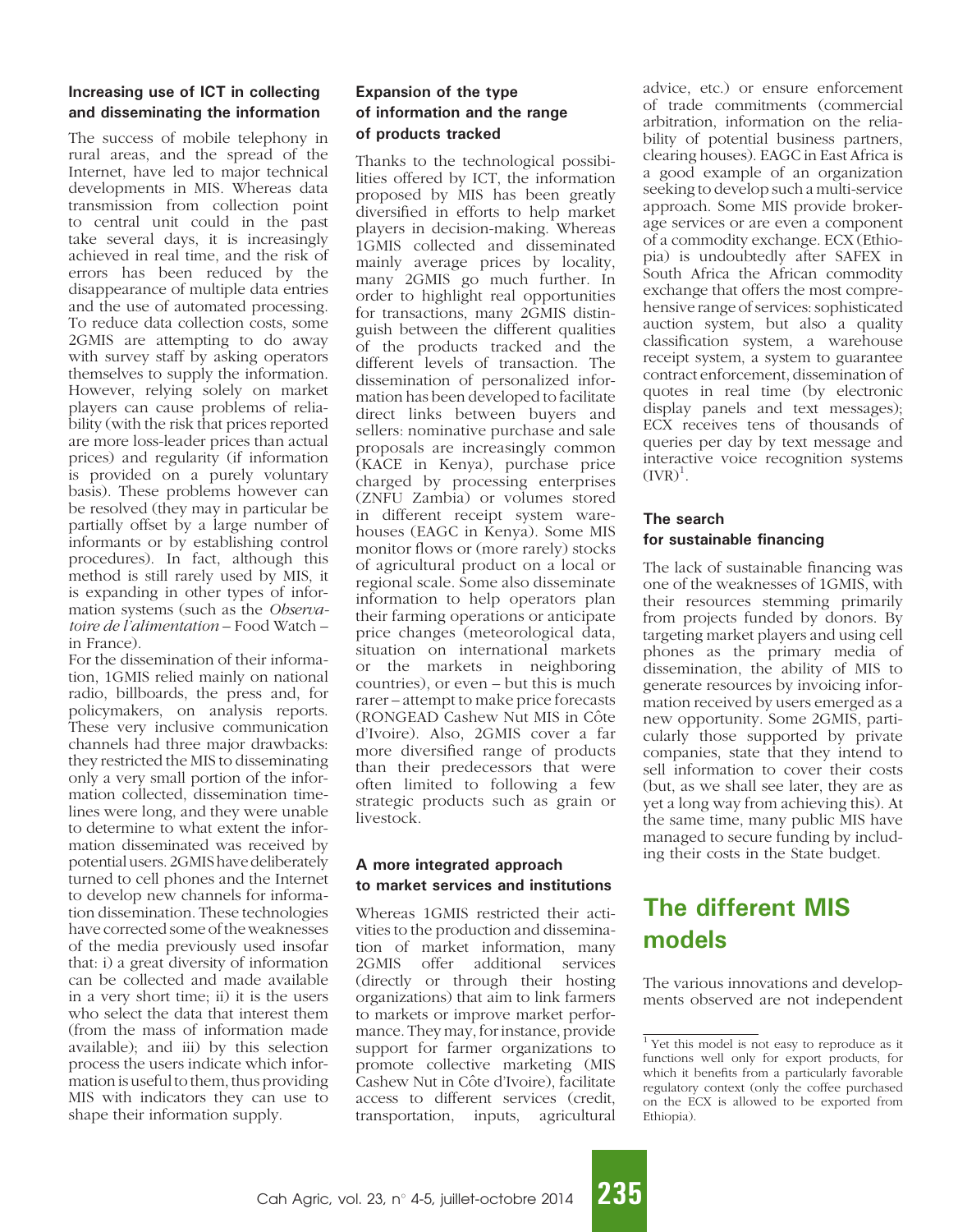one from the other. They stem largely from the decision taken by each MIS to give priority either to information for policymakers or for market players. In the latter case, the information given may be split into two, i.e. that intended to improve market efficiency, and that intended to improve equity (by reducing information asymmetries). This is why we will hereinafter describe MIS types based on institutional position which appears to be the most discriminating factor as it shapes the major objectives of an MIS and shapes the technical and organizational methods chosen. Four MIS models were identified in this way (the first two are the most common).

#### Public MIS

Most of public MIS are derived from the first generation, but have often been substantially upgraded (incorporating the use of ICT and shifting towards market players). They are hosted in public institutions and are funded (at least partially) by the state budget. When they serve the dual purpose of improving public policies and ensuring market transparency, their products and the methods they use to disseminate information are particularly suited to institutional players. These MIS mainly intervene on a national scale, i.e. that at which policies (for now) are developed, but regional networks of public MIS are also found and these aim to support the emergence of regional policies (see RESIMAO in West Africa). These MIS may cover a broad range of products or may be focused on ''strategic'' products (in terms of food security, foreign exchange earnings, etc.). Although they rarely provide services other than information. They have long based their dissemination of information on ''conventional'' channels (written bulletins, radio bulletins, billboards), they are also increasingly likely to use cell phones in order to better reach market players.

#### MIS supported by professional organizations and NGOs

The main aim of these MIS is to inform market players about production and trade opportunities. Some of them may also aim to strengthen the advocacy capacity of its hosting organization when the size of this organization and its ''representativity'' on a national or regional scale lend it sufficient legitimacy to intervene in the policy-making process. These MIS may intervene on sub-national, national or regional scales depending on the geographic extension of the host organization. These MIS are generally financed to a great extent by external supports (donors, projects, NGOs). They seek to provide a broad range of information in short timelines, their goal being to provide assistance to farmers, farmer organizations, traders or consumers on buying and selling decisions, but also in some cases on production decisions. They may be specialized or cover a broad range of products. They prefer ICTbased methods of dissemination (particularly cell phones), but have not done away with the more traditional methods (radio bulletins, billboards). Information dissemination is not the main goal of the organizations that support these MIS. Thus – and this is probably one of their specificities – these MIS are generally components of broader marketing support programs that provide a range of other services (credit, storage, training, agricultural advice, etc.). In some cases, additional services aim specifically to support collective marketing (collective purchase of inputs, collective sale of agricultural products, etc.).

#### MIS linked to a commodity exchange

These may be exchanges, in the strict sense, which by the transactions that take place within their walls generate prices and disseminate information on these prices (this is the case of the ECX in Ethiopia). Or they may be institutions that aim to improve trade by facilitating meetings between buyers and sellers and which at the same time collect and disseminate price information. This second type of MIS is often associated with other complementary services and in this sense is similar to the MIS model supported by professional organizations or NGOs (this is particularly the case of MIS developed in West Africa by the Afrique Verte NGO, and KACE in Kenya). These MIS associated with commodity exchanges also often involve business representatives in their governance structure, even though they do not have the legal status of an interprofessional organization.

### Private MIS

These are MIS supported by private enterprises not involved in agricultural production or marketing. Their goal is to produce marketable information for private market players such that they may improve their production and trade decisions, thereby increasing market efficiency. They base their activity on their considerable ICT skills, exploring a vast range of technological innovations that allow them to offer the most comprehensive and flexible information possible, in order to be attractive. Their quest for high technical performance, and the need to generate their own resources, drives them to prefer cell phones and the Internet as their main means of dissemination. Although their business plans ultimately tend toward a self-financing capacity, at present they are able to cover only a small fraction of their costs by charging users for information. Their main resources stem rather from donors and sometimes from selling the expertise and technical tools they have developed in ICT.

# The limitations of today's MIS

Despite the considerable changes undergone by MIS over the past two decades, and the diversity of innovations that have been developed, they still face many challenges. Their current limitations may be split on the basis of three objectives: i) improve public policies; ii) increase market efficiency; iii) enhance equity by reducing information asymmetries.

### Their goal of assisting the public policy-making process tends to be neglected

Currently, most public MIS merely disseminate raw information (tables,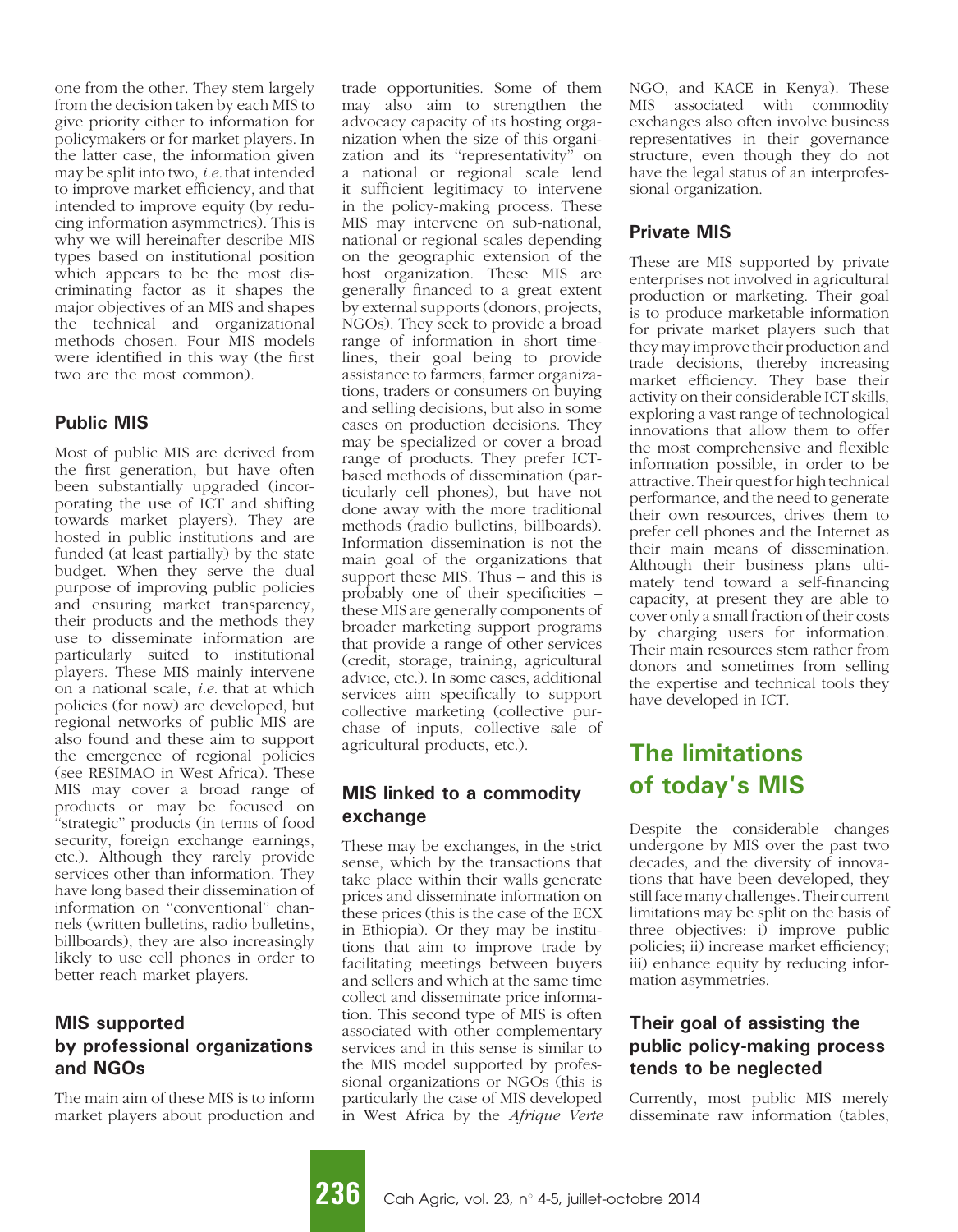graphs, etc.), accompanied at best by descriptive comments. In addition, they restrict themselves to disseminating these notes and this information through channels and in formats that primarily reach public policymakers without involving representatives from professional organizations and civil society, even though these are increasingly involved in policy-making. Meanwhile, MIS supported by professional organizations and NGOs are mainly focusing their efforts on disseminating information for private decision-making. And though some of these organizations are involved in political lobbying, their MIS usually do not produce information for this purpose.

### An abundance of innovations but no tools for monitoring and evaluation

Improving information supply is probably the area in which 2GMIS have contributed the most. Cell phones and the Internet have been decisive in reducing information collection and dissemination timelines, improving data quality, increasing the diversity of the information provided, and the frequency of its dissemination. But although many MIS have broadened the range of information they cover, this is not the general case and some information key to improving decisions on where and when to buy and sell is often unavailable or unreliable (particularly stocks, flows, transport costs).

If MIS are to improve their information supply they also need to know to what extent the information they provide is of interest to market players. But many MIS have not implemented a mechanism to generate this feedback. And even when user queries can be tracked (especially in SMS-based diffusion schemes) this information is rarely analyzed and used to adjust MIS information supply (in fact, this information in most cases remains at the telephone company).

Finally, even with access to better information, many players are unable to change their practices because of the constraints to which they are subject (access to credit, access to

means of transportation, etc.). Although some MIS provide services in addition to information in order to overcome these constraints (or are part of an organization that provides such services), this is still far from being the general case.

# Risks of exclusion due to ICT

Although the provision of more information can reduce information asymmetries (and by this way contribute to greater equity), this only holds true if the information is accessible to the weakest players (especially smallholders). But most of the information dissemination methods used by 2GMIS (cell phones, the Internet) may instead increase inequalities by excluding those who do not have access to these technologies (lack of any means to acquire them, access to networks, or the cognitive ability to use them judiciously). Access to mobile telephony and the Internet is still very uneven in Africa and in developing countries in general, even if it is expected to grow and although costs are gradually falling (in 2010, 86% of households in South Africa and Senegal had a cell phone, but only 16% in CAR and 21% in Mali, [\[World Bank, 2012](#page-12-0)]). This problem of exclusion is further exacerbated when MIS charge users for the information they provide. Finally, note that beyond the question of cost, exclusion may also arise from the cognitive capacity of the weakest (and least educated) players to access the information (many farmers are illiterate and the interfaces employed are sometimes complex) and understand it. Anyway, support for user training is still largely ignored.

## Financial sustainability: a transversal issue for all MIS

Financial sustainability is key for all MIS. MIS supported by professional organizations are highly dependent on external project-based funding. MIS costs may sometimes be covered by the other activities of the host organization (but often these other activities themselves depend in part on projectbased funding). The situation is not

very different for private MIS, despite the fact that they sell most of their services: the contribution made by users is marginal and they are still primarily funded by donors (see for example KACE in this issue) or NGOs (as is the case for Esoko-Ghana). The costs of collecting, processing and disseminating comprehensive and diverse information are high, while the most vulnerable players have very little capacity to pay for it. Public MIS are also in a difficult situation. Granted, most of them today have secure state budget funding, but this is often insufficient for truly satisfactory operation (and certainly precludes the possibility of innovation).

# What is known about the impacts of MIS?

MIS are expected to have multiple impacts but major methodological difficulties are encountered in their measurement (Staatz et al.[, 2014](#page-12-0)). First, MIS may help improve public policy by helping policymakers better consider the market situation and its dynamics. Second, MIS may lead to improved production and marketing decisions and thus improve market efficiency and resource allocation. Third, MIS may strengthen the bargaining power of agents who are usually uninformed about prices, and thus lead to an improvement in equity. Note that although impacts on efficiency and equity are increasingly the topic of empirical analyses, to the best of our knowledge impact on public policy has never been subject to a quantitative assessment. In what follows we will consider successively the impact of MIS on public policy, on market efficiency and on the value added distribution between agents.

# Some (unmeasurable) impact on policy

Providing decision-makers with information on market situation and dynamics is likely to improve the design, implementation and evaluation of public policies. In a context of increasingly volatile agricultural markets and recurrent food crises, particularly in the Sahel and the Horn of

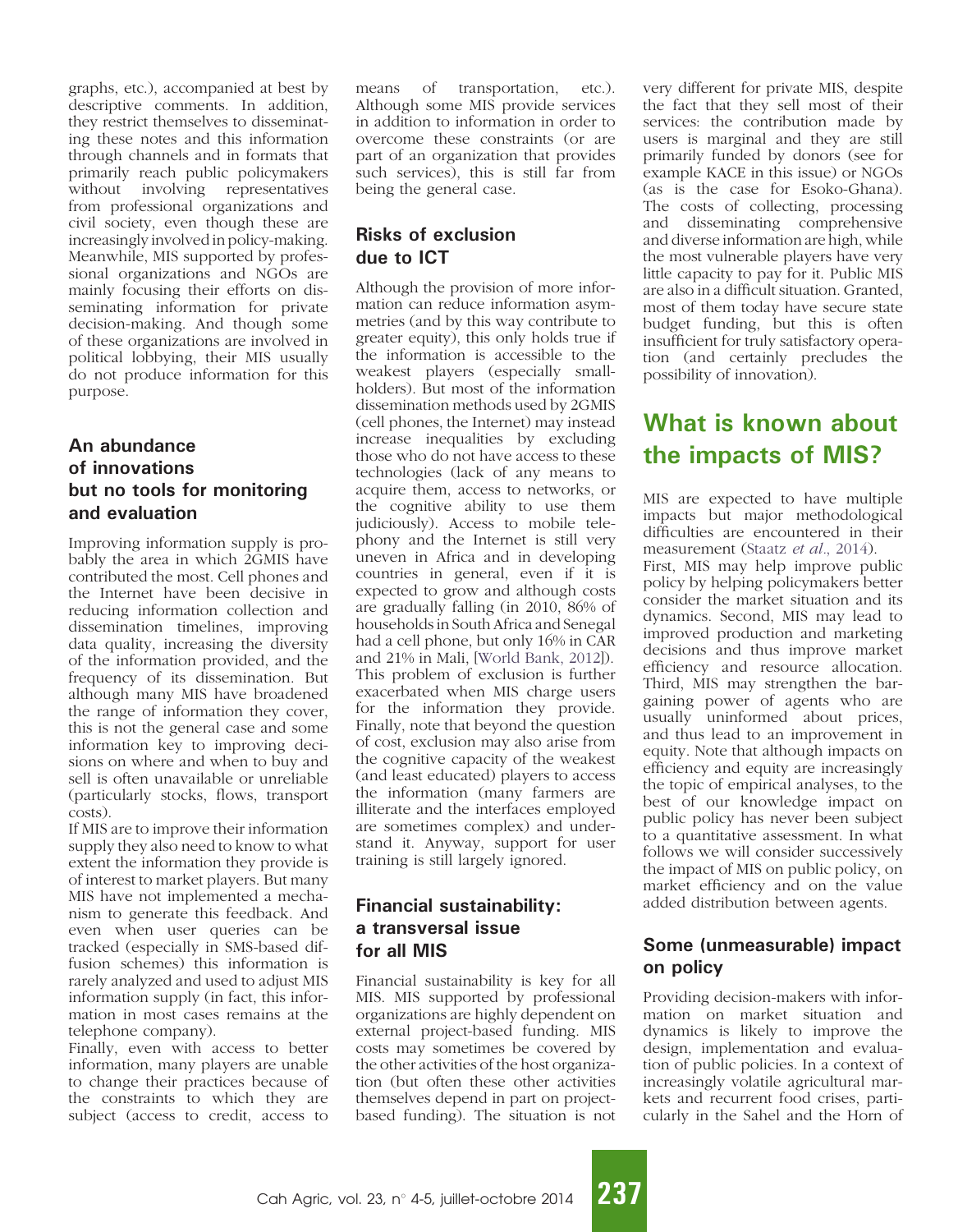Africa, this function of MIS is obviously primordial. Have MIS significantly influenced public policy by helping decision-makers take greater account of market realities? Have they thereby improved the welfare of people in developing countries? It is extremely difficult to answer these questions in a quantitative manner. To evaluate this type of impact, we would need to be able to observe policies implemented in the absence of MIS and compare them with policies implemented in the presence of MIS. Although it may be possible, by modeling, to simulate (with sometimes very large error margins) the impact of a hypothetical policy, it is impossible to determine the policies that would have been implemented had policymakers been provided with less information. This is why no impact assessment of this type has ever been conducted.

However, it may be stated that the information collected by MIS does play an important role in public decisionmaking. In Madagascar, for example, MIS data on the situation of the rice market were fed into a consultative platform attended by representatives of private market players and various ministerial departments. Although this type of platform has a purely advisory role, it clearly contributes to the development of i) a shared diagnosis of the situation and ii) policy options on a national or local level [\(David-Benz](#page-11-0) et al.[, 2014; Moustier](#page-11-0) et al., 2014).

In certain cases, MIS play a vital role in building indicators used to trigger public interventions. This for instance is the case for price stabilization policies ([Galtier, 2013](#page-11-0)). And also for the activation of emergency aid: some MIS feed information into Early Warning Systems (EWS) that provide indicators used to trigger public support in crisis situations  $(\text{Egg}, 1999)^2$ .

#### Documented impact of cell phones (but not MIS) on market efficiency

Theoretically, when agents are comprehensively informed on market prices, they are able to exploit all the opportunities for arbitrage – arbitrage in time, in space and between marketable products – and this results in seamless market integration and price stabilization. Many empirical studies have been devoted to analyzing the spatial integration<sup>3</sup> of agricultural markets in developing countries ([Fackler](#page-11-0) [and Goodwin, 2001; Rashid and Minot,](#page-11-0) [2010](#page-11-0)). Some studies showed that price differences between markets located far apart decreased over time. However, these studies do not show to what extent this improved market integration was due to the emergence of MIS, to the boom in mobile telephony (together with that of 2GMIS) or to other aspects of improved marketing conditions such as the liberalization of agricultural markets (concomitant to the development of 1GMIS), improved infrastructure or the development of market institutions.

To the best of our knowledge, only two recent studies have addressed the question of the impact of information on market integration. Both focused on mobile telephony. [Jensen \(2007\)](#page-12-0) highlighted the impact of introducing cell phones among the fishermen of Kerala in India<sup>4</sup>. The results showed that the GSM network had a very significant impact on the spatial homogenization of prices. They also showed the virtual disappearance of waste, a near-perfect exploitation of spatial arbitrage opportunities, and spectacular price stabilization. It should however be noted that the markets analyzed by Jensen were initially particularly inefficient: given that the fishermen had no access to information when at sea, they randomly chose the coastal market at which to sell their fish, and this situation was characterized by shortages in certain markets and surpluses in others; as fish is a perishable product, they could not store surpluses and had to throw them away. But such a situation of inefficiency is very rare in the agricultural markets of developing countries. [Aker \(2010\)](#page-11-0) employed the same methodological approach to

estimate the impact of introducing cell phones on grain market integration in Niger. Her results showed a significant reduction in absolute price differences between market pairs. They also showed that traders operating in the markets located within the areas covered by the GSM network were present at more markets, had more contacts, and sold on more markets (one additional market on average). These studies confirmed that information plays a decisive role in improving market efficiency. They also suggest that market integration may be achieved solely through the use of cell phones, without the introduction of an MIS.

#### Heterogeneous impact on farmer incomes

Beyond its impact on price dispersion, an MIS may have an effect on equity, which for some MIS is the principal aim (Poulton et al.[, 2000; Ferris](#page-12-0) et al., [2008](#page-12-0)). An MIS may in particular decrease the market power of certain agents in situations of oligopsony (when only a few buyers are present). In many countries of sub-Saharan Africa farmers customarily sell their agricultural products to collectors who often travel back and forth between the villages where they buy and the markets where they sell the products they have collected. Unlike farmers, who are often cut off from marketplaces, these collectors are well informed about current prices and can take advantage of this information asymmetry to offer farmers low prices (Wade et al.[, 2004; Fafchamps and](#page-12-0) Hill, 2008; Mérel et al., 2009).

Introducing a MIS would in this case allow farmers to obtain a higher price by: i) intensifying competition between collectors; ii) generating better spatial arbitrage (some farmers could for instance sell on markets further away); and iii) increasing farmers' bargaining power (this last impact would not result in an increase in the economic surplus generated by trade, but in a change in its distribution). Similarly, MIS may give better informed consumers the chance to obtain lower prices.

Studies on the impact of MIS on user prices and incomes have mostly focused on the business performance of small farmers. The methodology

<sup>2</sup> Some experts offer to go further by building early warning indicators based solely on price data [\(Araujo et al., 2012](#page-11-0)) and the World Food Program is attempting to put this idea into practice.

 $\frac{3}{3}$  To the best of our knowledge, no empirical studies have ever been conducted on temporal arbitrage or arbitrage between products.

<sup>&</sup>lt;sup>4</sup> The author uses the gradually expansion of the GSM network as a natural experiment and over a given period compares markets in areas covered with those in areas not covered.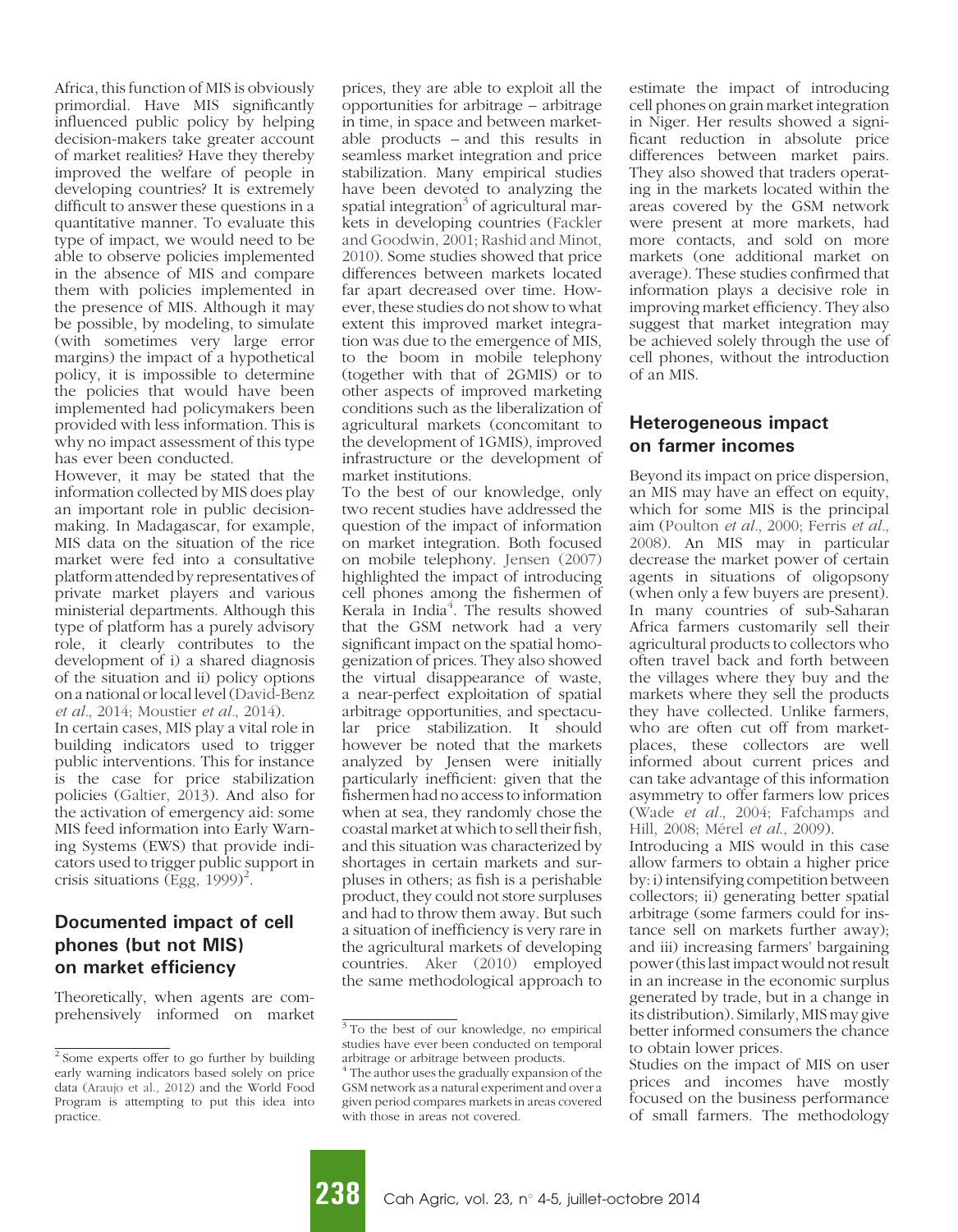employed in these published papers is based on recent developments in micro-econometric methods of impact analysis (Duflo et al[., 2008; Todd,](#page-11-0) [2008; Imbens and Wooldridge,](#page-11-0) [2009](#page-11-0)).

Here we present the four most recent studies published in scientific journals. The paper by [Jensen \(2007\)](#page-12-0) cited in the previous section showed that introducing cell phones boosted the profits and income of all fishermen (users and non-users of mobile telephony) due to improved market efficiency, but the greatest increase was seen among users. [Svensson and](#page-12-0) [Yanagizawa \(2009\)](#page-12-0) estimated the impact of a Ugandan MIS, Foodnet<sup>5</sup>, that broadcasts information by radio on the farmgate price paid to maize farmers. Their results showed a marked improvement in farmer business performance: a 15% increase in maize selling price and a 32% increase in the proportion of production sold, considering all crops together. The authors attributed these effects to the greater bargaining power of farmers over buyers. In an entirely different context, [Goyal \(2010\)](#page-11-0) assessed the impact of introducing Internet kiosks in villages of soybean farmers in India. This technology informed the farmers of the price at which their product was being sold on the different wholesale markets, and the price at which a private processing company offered to buy the product (directly from farmers). Here again the results suggest that the information provided increased the market power of farmers who were previously faced with collusion between the few traders on wholesale markets. [Fafchamps](#page-11-0) [and Minten \(2012\)](#page-11-0) for the first time estimated the impact of a text message-based 2GMIS by a randomized<br>controlled evaluation<sup>6</sup>. They studied the impact of the Reuters Market Light MIS in India and found that it had no significant impact on the farmers in their sample. However, as the authors point out in their conclusion, it is

possible that no improvement in farmer prices could be expected as most farmers sell on auction markets where they already receive a "fair price'' for their products. Finally, [Subervie and Galtier \(2014\)](#page-12-0) together with [Courtois and Subervie \(2014\)](#page-11-0) provide the first analysis ever made of the impact of a 2GMIS in sub-Saharan Africa. Their analysis highlights the impact of a program based on the Esoko MIS in Ghana on the selling prices of farmers benefiting from the program in 2009. The results indicated that these farmers received higher prices for maize and peanut – about 10% more for maize and 7% more for peanut – than they would have had they not been taking part in the program. Thus, even this still recent literature yields contrasting results. Too few empirical studies have yet been conducted to draw general conclusions on the magnitude of the impact that may be observed. Many similar studies are in progress ([Nakasone](#page-12-0) et al., 2014).

This review of MIS impact studies shows that only one of the potential impacts of MIS can be assessed in a rigorous manner, i.e. impact on MIS information users (here empirical studies have detected moderate or insignificant effects, depending on the case). By contrast, the impact resulting from improved policies (which is expected to be very substantial) cannot be quantified, and the same may be said to some extent for impact on market efficiency.

# Implications for MIS

The analyses presented above, indicating the potential of MIS, their limitations and what is known of their impacts, quite naturally prompted us to make a number of suggestions and recommendations to improve MIS and strengthen their impacts ([Galtier](#page-11-0) et al., [2012b\)](#page-11-0). The main recommendations are set forth hereafter.

# Promote networking and a sharing of experience

Given the multitude of technical and organizational innovations that have been developed over the last 15 years, a great diversity of MIS are operating today. This diversity is not a problem: the studies presented in this issue show that it would be futile to seek out an optimal model for MIS. No such model exists: the most appropriate model depends on the aims of the MIS and the context in which it operates. The diversity of MIS is instead an as yet largely unrecognized and largely untapped asset. By promoting the sharing of experience, networking MIS would exploit the tremendous resource that constitutes the diversity of MIS methods and practices. Such a network already exists in the Americas: the Market Information Organization of the Americas, or MIOA. The groundwork for an equivalent network has already been completed for Africa (see [http://www.sim2g.org/fr/\)](http://www.sim2g.org/fr/).

### How can MIS impact on public policy be enhanced?

It should be noted that almost all MIS today tend to focus primarily on information for private market players (and the aim of market transparency): MIS derived from the first generation have not given up on the aim of informing public policy, but they have developed very little innovation in this area, and the new MIS do not generally include this in their aims (with the notable exception of RATIN in East Africa and the OdR in Madagascar). This may be considered to be regrettable as high quality information is key to policy design and implementation (even if it is difficult to isolate and measure its impact).

Were MIS to produce market outlooks and briefs analyzing the effects of different policy options, they could doubtless contribute effectively to enlightening decision makers. But it is obvious that to produce such analyses MIS would need to possess sound analytical skills (or collaborate with higher education and research establishments, as is the case for OMA in Mali).

MIS can be valuable tools to stimulate debate on policies, especially if they disseminate their analyzes not only to public policymakers but also to representatives of professional organizations. And also if they use more interactive methods of dissemination (presentations/discussions, radio or



<sup>5</sup> This MIS was covering 21 of the 56 districts in the country.

<sup>&</sup>lt;sup>6</sup> A randomized controlled evaluation is based on randomly selecting beneficiaries for an MIS access program. This method in principle ensures that the beneficiaries group and the nonbeneficiaries group have similar characteristics (and can therefore be directly compared).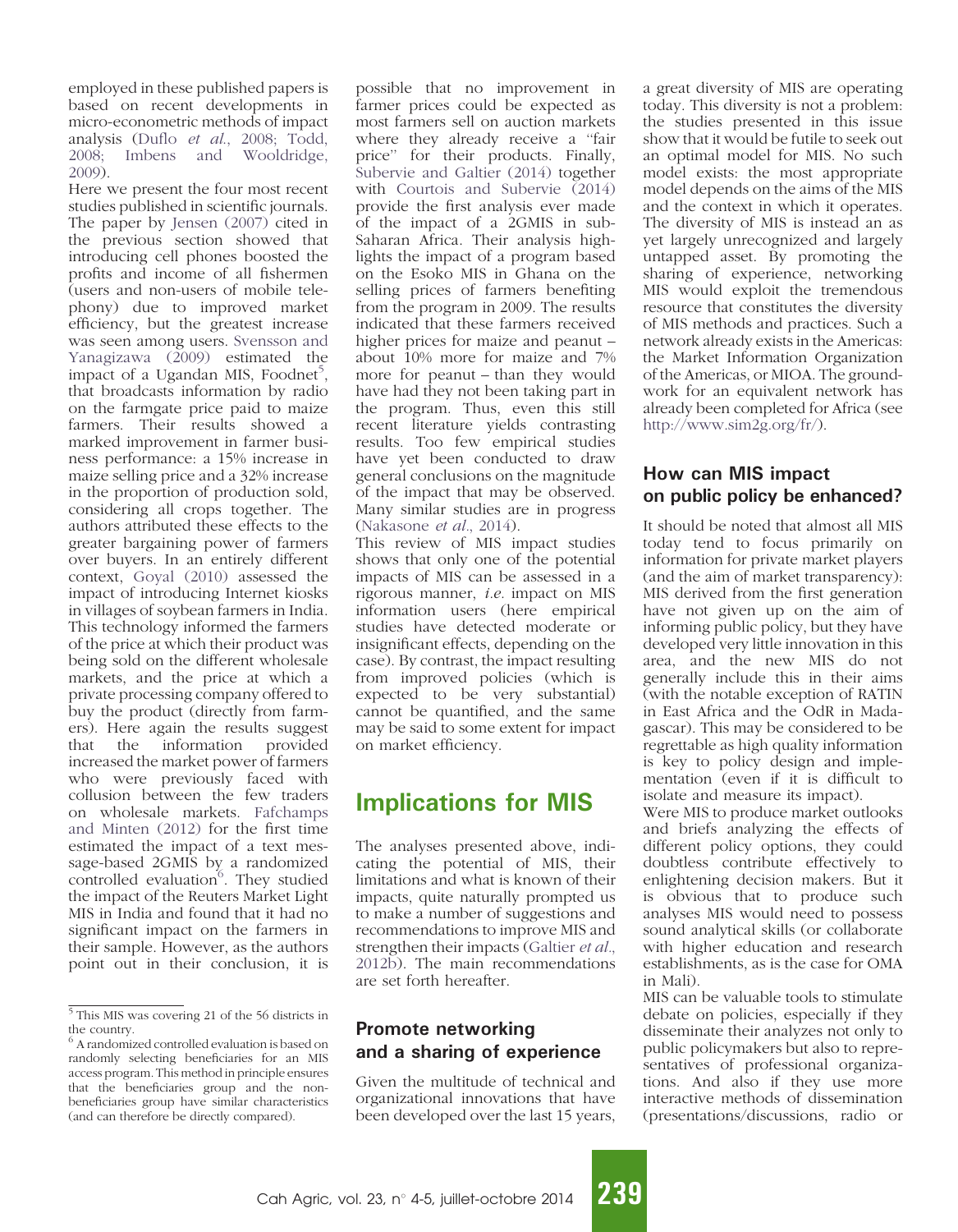television programs with interviews by journalists and calls from listeners, etc.). In this respect, the most promising forms are those where MIS are involved in forums attended by representatives of market players and government (see the case of the Observatoire du Riz in Madagascar). Additional training or capacity building actions can be employed to enhance the involvement of professional organizations and increase their participation in the debate. Regarding MIS hosted by professional organizations, it is their responsibility to organize internal discussions (within the organization) to help it define its position and its advocacy action.

MIS could also contribute to rendering policies more predictable by informing market players of measures that are to be implemented (thus reducing the distortions they may generate on markets [Jayne et al., 2006; Maître d'Hôtel et al., 2012]).

### How can MIS impact on market transparency and efficiency be enhanced?

How can the information supply be improved to better inform market players of trading opportunities? This could include an increase in the accuracy of the price information disseminated by distinguishing more the qualities and the transaction level, or even by disseminating the buying or selling prices of specific market players. The price information provided could be supplemented by other variables (including main marketplace supply levels, as well as stocks, flows and transport costs that are all key to improving spatial and temporal arbitrage). In addition, some of this information could usefully be disseminated in aggregate form, making it directly usable, e.g. for traders involved in regional or international markets, by providing cost prices for imported or exported goods (calculated directly from the price in the country of origin or the destination country, exchange rates and transport costs); for products whose market fluctuates very rapidly, by providing short-term trend indicators to accompany the ''price of the day'', which rapidly becomes obsolete.

# How can MIS impact on equity be enhanced?

What can MIS do for the poor? First, MIS can make markets more competitive (see previous point), and can thus help the poor benefit from better prices even though they do not themselves directly receive the MIS information. Second, MIS can strengthen the bargaining power of the poor by providing them with information on prices and trading opportunities. Here, the challenge for MIS is to find a suitable method to convey the information, given that the methods of dissemination most commonly used by 2GMIS (cell phones, websites) are based on technologies to which the poor may not have access. Two options are therefore possible. The first is to use inclusive methods of dissemination (such as local radio) in addition to ICT tools. The second option is to develop support strategies that facilitate access to ICT and reduce the cost of this access. This may be based on: i) making users aware of the information services offered and training them to use these services such that they may access the information; ii) collaborating with NGOs such that they cover the costs for certain people (as was achieved by the Esoko MIS in Ghana); or iii) developing USSD platforms that allow users to obtain a broad range of information by means of a simple cell phone and the cost of a text message. But this does not resolve the difficulty of transmitting information to the illiterate as voice systems are more expensive than texts. In addition to conveying data to the poor, another challenge must be met: their ability to interpret these data and use them in an effective way in their cropping and selling decisions must be strengthened. This can be achieved by training but also through radio educational programs (explanations of market dynamics, forecasts, tips, information on the MIS itself or related services, etc.) or interactive programs (minidebates, listener phone-ins).

## How can MIS capacity to adjust to user needs be improved?

MIS information supply can also (and perhaps can above all) be improved by setting up a system to provide feedback on the use made of the information provided. Such feedback would enable MISto adjust continuously their information supply to match market needs (by regularly providing new types of information and retaining only that which prompts real interest among users). This feedback could be facilitated by using certain ''interactive'' methods of dissemination (cell phone, website or radio broadcasts with listener phone-ins) and certain types of institutional hosting (particularly professional organizations). It could also be generated by ad hoc mechanisms (periodic surveys, regular meetings with a panel of market players, etc.). But this feedback would only be useful if organized, with user information being regularly collected, analyzed and used to adjust MIS information supply.

## How can the constraints of market players be better taken into account?

Information is certainly necessary but alone is not enough to improve market efficiency or reduce asymmetries. To make information actionable by market players, it often needs to be combined with additional services (or investment in infrastructure), the nature of which depends on market players' constraints. These services may include credit, storage, weight or quantity measurements, quality grading systems, agricultural advice, transport infrastructure, etc.

MIS supported by professional organizations and NGOs are doubtless the best placed to provide these services, as illustrated by the case of RATIN or, with a different approach, MIS backed by a commodity exchange, as is the case for the Ethiopian Commodity Exchange (ECX).

## Appropriate use of impact studies

Although they arouse the interest of donors and are the subject of a growing number of studies, microeconometric impact analyzes do not provide a full assessment of MIS. These assessment methods are not applicable for all types of MIS, or for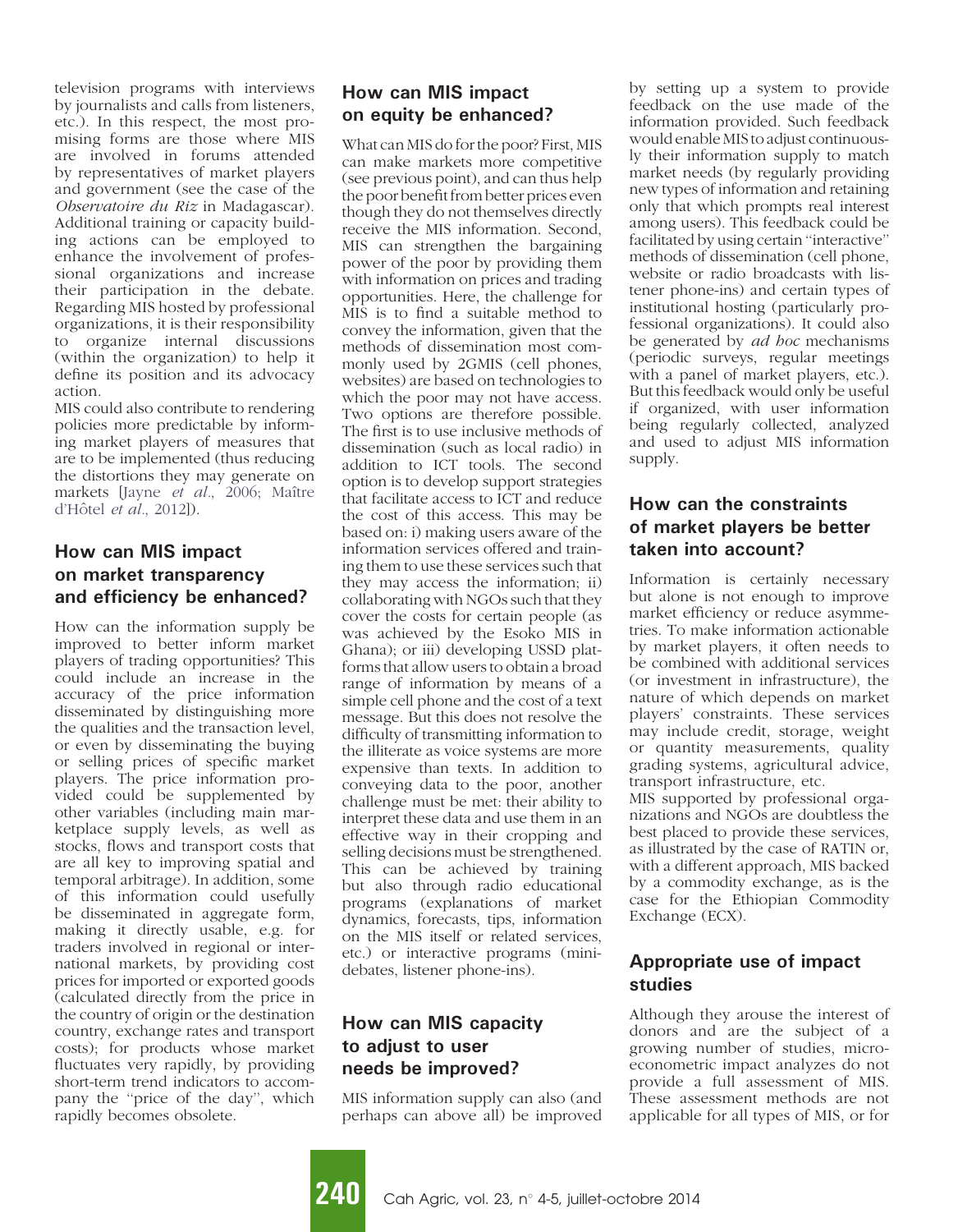all contexts (Staatz et al.[, 2014\)](#page-12-0). When they can be implemented, the validity of their results is only conditional: the results are valid only in the context of the study, *i.e.* in the country studied, in the sample considered, and according to the macroeconomic conditions prevailing over the study period ([Heckman, 2008\)](#page-11-0). In addition, when impacts on income are measured, they usually prove to be fairly limited, reflecting the fact that players on agricultural markets in developing countries already have their own information systems [\(Egg](#page-11-0) et al.[, 1996](#page-11-0)) but also that they face many constraints (credit, transport, etc.) that prevent them benefiting fully from the additional information disseminated by MIS. This does not imply that MIS are worthless, but rather than making their information really useful means providing additional services (see above). Finally and most importantly, current assessment methods do not consider all the potential impacts of MIS. For instance, MIS often contribute substantially to public policy, but this impact cannot be measured. Yet this impact is obviously important. This means that impact assessments should not be used as sole criteria for deciding whether or not to fund an MIS. It would be far more relevant to use these assessments as management instruments, enabling MIS to better understand the impact of the information they provide.

### How can MIS be made financially sustainable?

There are no miracle solutions to this recurring concern. Increasing the number of users by expanding MIS product range and geographic coverage could improve financial viability while maintaining modest access costs. But to be effective, MIS must adapt to the particularities of each market, and this reduces the relevance of large-scale uniform schemes. At least partial recourse to subsidies therefore seems difficult to avoid. This can be justified by the fact that since information contributesto public policy decision-making and to improving equity, it has the status of a public good. A balance must therefore be found between basic information (that should be accessible by everybody)

and more detailed or specific information like market analyses or individual counseling (that could be invoiced). This may be achieved through publicprivate partnerships [\(Weber](#page-12-0) et al., [2005\)](#page-12-0) or by partnering MIS of different ''models'' to make the most of their complementarities. MIS may also provide other revenue-generating services such as brokerage, storage, or guidance for the drafting of contracts between producers and food processors, etc.

# Content of this special issue

This special issue of Cahiers Agricultures offers a selection of original articles that aim to shed light on the questions raised in this introductory paper on MIS innovations, models, and impacts.

It kicks off with an article by [Galtier](#page-11-0) and Clément (2014) that places the recent changes in MIS in a historical perspective. Basing their study on the work conducted by Michel Foucault, the authors begin by retracing the steps that led to the emergence in the 19th century of the first MIS intended to guarantee market transparency (with particularly in the 16th century the introduction in France and England of a policy to "stage" the abundance of cereals). The authors then analyze the factors that shaped MIS changes from the 19th century till today, and in particular show how institutionalist ideas have broadened the concept of market transparency.

This is followed by six articles, each presenting a particular MIS: its operation, the difficulties it has faced, and the solutions implemented to overcome them. These case studies illustrate the different innovations and the different MIS models presented above. [Ngombalu and Massila \(2014\)](#page-12-0) present the case of the Regional Agricultural Trade Intelligence Network (RATIN). This MIS developed by the Eastern Africa Grain Council is a typical example of a 2GMIS supported by a professional organization: it mobilizes ICT (text messaging and the Internet) to disseminate information. The information it offers its members is integrated within a multitude of other

market services (warehouse receipt systems, electronic trading platform, training and capacity building, dissemination of quality standards, support for commercial arbitration, organization of fairs, etc.) and develops advocacy actions to generate favorable policies for regional trade. Its main novelty is that it operates on a regional scale.

[Mukhebi and Kundu \(2014\)](#page-12-0) analyze the case of the Kenya Agricultural Commodity Exchange (KACE). This is a typical example of an MIS managed by a private company and based on a business model focused on the supply of invoiced services (even though it is still today largely funded by public money). KACE has followed a very novel trajectory: it was first established in 1992 as a ''conventional'' commodity exchange based in Nairobi. It was then decentralized (with the creation of micro-commodity exchanges which were later franchised) in the different areas of production across the country. Today (despite its name), it operates more like an MIS than an exchange: volumes traded on microexchanges are still very small and most KACE price information is collected elsewhere.

[Egg, Dembele and Diarra \(2014\)](#page-11-0) analyze the transformation of a 1GMIS (Market Information System for cereals in Mali or SIM) into a 2GMIS (Agricultural Market Watch or OMA). This upgrade was based on two major innovations: a change in institutional hosting (while the MIS was based in the grain marketing board, the OMA is currently based in the Chambers of Agriculture association) and decentralization with some choices regarding what information is collected and disseminated being made at a local level.

[David-Benz, Rasolofo and Andriamparany](#page-11-0) [\(2014\)](#page-11-0) focus on one of the rare cases of a public MIS that has developed an innovative approach to providing support for policy-making. This MIS is called Observatoire du Riz (Rice Market Watch). It was founded in Madagascar in 2005 together with a governance mechanism: The Rice Industry Consultation and Management Platform, which brings together policymakers and representatives of private market players. Although the power asymmetry between farmer representatives and those representing

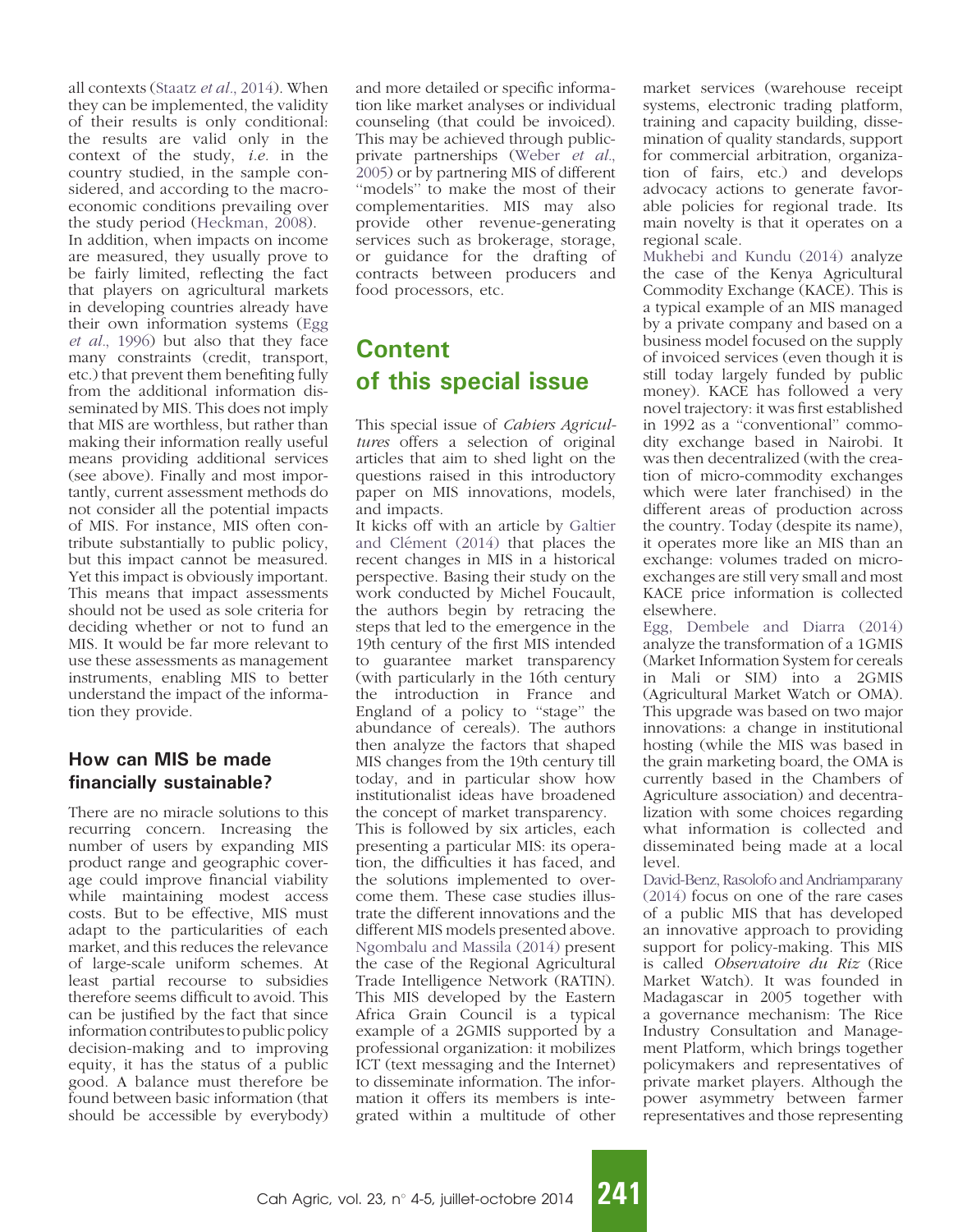dominant market players has limited the balanced consideration of each party's objectives, the authors show that these two institutions have created the beginnings of public-private partnerships for price regulation and have led to more transparent and rational management of interventions.

[Moustier, Nguyen Thi and Hoang](#page-12-0) [\(2014\)](#page-12-0) also address the question of combining an MIS with an institution for multi-stakeholder dialog, in this case on a local scale. They describe the MICS (Market Information and Consultation System) established in Hanoi in 2002 as part of a development project in response to marketing constraints expressed by vegetable growers. The initial aim was above all to establish a diagnosis, using workshops, and develop collective strategies, but farmers soon asked for a price monitoring system to be set up, with prices broadcast on television. In a context where debate is not a customary practice, and where farmer organizations are weak, where extension services have no real organizational capabilities, consultation workshops proved to be more difficult to sustain than price dissemination.

Unlike the above, the article by [Vergara, Wang and Zuba \(2014\)](#page-12-0) does not describe an MIS that exists today. It is a reflection on the opportunity for MIS in developing countries to incorporate a module to model agricultural risk. Such modules already exist in the United States and China where they are used primarily by the agricultural insurance sector, but the authors argue that they can also provide farmers and other market players with information useful for production, marketing, debt and risk management decisions.

The last three articles in this issue deal with the impact of MIS.

Staatz, Kizito, Weber and Dembélé (2014) list the methodological challenges of assessing the different potential impacts of MIS on the balance of power between farmers and traders, on the ability of market players to seize the best trading opportunities, and on the design and implementation of public policies. They identify four major challenges: selecting appropriate indicators; establishing a baseline; distinguishing between direct impacts of ICT and impacts of MIS based on these technologies; overcoming the problem of causal inference.

[Kizito and Staatz \(2014\)](#page-12-0) propose a method for discussing the potential effects of price information on welfare (defined in their article as the sum of farmer and consumer surpluses). For this they use a simple partial equilibrium model in which the introduction of MIS information helps economic agents to improve their price expectations. This method, however, has many limitations insofar that it reduces MIS information (weekly prices on many markets) to a single annual price. Its application to the Agricultural Market Watch (OMA) in Mali (as proposed in the article) is rather theoretical given that at present this MIS does not provide any price forecasts.

Finally, [Ferris \(2014\)](#page-11-0) reports the main results of a qualitative survey on the use of information provided by the Ugandan public MIS. This survey was conducted among a sample of more than 450 stakeholders in the agricultural sector. It shows that farmers use MIS data to monitor market changes over time, and in consideration of this decide on what crops to grow and when and where to sell their products.

# Conclusion

Although recent research has led to a better understanding of how MIS function and the impact they have, some aspects are still poorly understood and need to be addressed in future research. Below are three aspects we consider to be the most important.

The first concerns the role of the additional services provided by many 2GMIS (or the institutions hosting these MIS). As we saw in the first sections, the currently dominant idea is that the provision of additional services (credit, agricultural advice, collective marketing, warehouse receipt systems, brokerage, etc.) may enhance the use of MIS-disseminated information by lifting some of the constraints faced by market players. However, this effect is far from being automatic and warrants study in more detail. This means further analysis of the factors impeding the integration of information in decision-making processes, particularly the constraints that reduce market players' room for maneuver and individual factors that limit their capacity to analyze and use MISdisseminated information.

The services offered to farmers or other market players may also increase market transparency through another channel. It is recognized that information is spontaneously disseminated by marketing behaviors. This phenomenon is well known to economists ([Hayek, 1945; Smith, 1982; Kirzner,](#page-11-0) [1992](#page-11-0)) and traders (who for example adjust their price to the volume of traffic on a marketplace or the rate at which their stock is selling, [[Galtier,](#page-11-0) [2002](#page-11-0)]). As the quality of this spontaneous dissemination of information within markets appears to depend on the institutions that create the framework for transactions [\(Galtier, 2002;](#page-11-0) Galtier et al.[, 2012a\)](#page-11-0), information dissemination (by MIS) is not the only possible action to increase market transparency: action is also possible on market institutions to render them more efficient in terms of information dissemination. And this is what certain services offered to market players can do. For example, establishing grades and standards (to classify products into homogeneous quality groups), warehouse receipt systems (to increase the information level on private stocks) or commodity exchanges is likely to greatly increase market transparency. This alternative approach (which is also complementary to that of MIS) should be incorporated into the analysis.

The second aspect is that the negative impacts of MIS should be taken into account when assessing their overall impact. It is now known, for instance, that more information can generate perverse effects [\(Galtier, 2002\)](#page-11-0), but these effects have never in the past been included in MIS impact assessment studies. First, information dissemination may polarize expectations and thus inflate bubbles or cause panics or cobweb dynamics (Orléan, [1989](#page-12-0)). This is thought to have occurred in the UK when information provided by an MIS caused an influx of agricultural commodities on certain markets and a collapse in prices ([Bowbrick, 1988\)](#page-11-0). During the 2005 food crisis in Niger, the media that spread news of rapidly rising prices in Niamey – particularly radio broadcasts in remote rural areas – was accused of contributing to the surge in prices. Also, information disseminated by MIS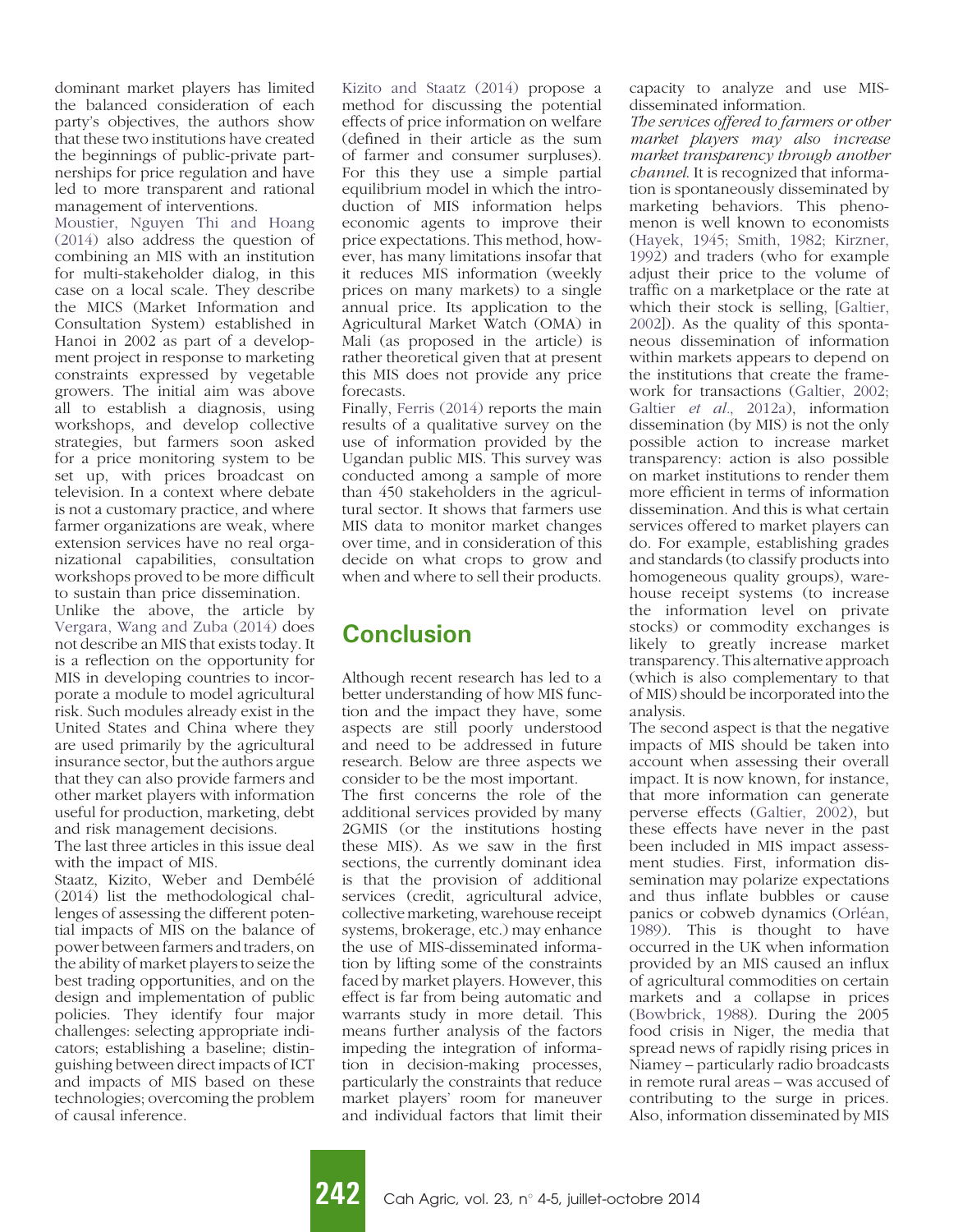<span id="page-11-0"></span>may strengthen collusion (agreements to fix prices) as it can be used to check whether others are complying with the price. Finally, information dissemination by MIS may discourage efforts by market players to discover or acquire new information (Grossman and Stiglitz, 1980). Prices in this case are less and less a reflection of the equilibrium between supply and demand (even though price information is circulating adequately in markets, in part due to MIS) because here very little information is aggregated in the price. The importance of these perverse effects should not be exaggerated for they occur only in fairly exceptional circumstances, but it would probably be very useful to include them in analyses and thus take them into account (thereby minimizing them) when designing MIS.

The third aspect is the impact of MIS on public policy. We have seen that this impact cannot be measured because it would require knowledge of the policies that would have been implemented had policymakers not been provided with MIS information (which of course is impossible). Nevertheless, it would be very useful to develop further research to analyze the process of policy design and implementation and attempt to identify the role played by MIS information. Such analyzes would determine whether information influences decision-making (and if so, in what manner and by what channel). These analyses could thus lead MIS to change their practices to facilitate the consideration of market information in policy-making.  $\blacksquare$ 

#### Acknowledgements

The authors wish to thank AFD and CTA for funding the studies whose results are presented in this article and in this special issue. They would also like to thank MIS operators for their availability and the journal's two reviewers for their very useful comments.

#### **References**

Aker JC, 2010. Information from markets near and far: mobile phones and agricultural markets in Niger. American Economic Journal: Applied Economics 23 : 46-59.

Araujo C, Araujo-Bonjean C, Brunelin S, 2012. Alert at Maradi: preventing food crises by using price signals. World Development 409 : 1882-94.

Bowbrick P, 1988. Are price reporting systems of any use? British Food Journal 90: 65-9.

Courtois P, Subervie J, 2014. Farmer bargaining power and market information services. American Journal of Agricultural Economics (in press; available on the AJAE website - first published on line: June 22, 2014).

CTA, 2005. Expert consultation on market information systems and agricultural commodities exchanges: strengthening market signals and institutions. Proceedings of an expert meeting held in Amsterdam, Netherlands, 28-30 Nov. 2005. [http://ciat-library.ciat.cgiar.org/articulos\\_ciat/expert\\_](http://ciat-library.ciat.cgiar.org/articulos_ciat/expert_consultation_market_information.pdf) [consultation\\_market\\_information.pdf](http://ciat-library.ciat.cgiar.org/articulos_ciat/expert_consultation_market_information.pdf)

David-Benz H, Egg J, Galtier F, Rakotoson J, Shen Y, Kizito A, 2012. Les systèmes d'information sur les marchés agricoles en Afrique subsaharienne : De la première à la deuxième génération. Focales, 14. Paris : AFD. [http://www.afd.fr/webdav/site/](http://www.afd.fr/webdav/site/afd/shared/PUBLICATIONS/RECHERCHE/Scientifiques/Focales/14-Focales.pdf) [afd/shared/PUBLICATIONS/RECHERCHE/Scientifi](http://www.afd.fr/webdav/site/afd/shared/PUBLICATIONS/RECHERCHE/Scientifiques/Focales/14-Focales.pdf)[ques/Focales/14-Focales.pdf](http://www.afd.fr/webdav/site/afd/shared/PUBLICATIONS/RECHERCHE/Scientifiques/Focales/14-Focales.pdf)

David-Benz H, Rasolofo P, Andriamparany S, 2014. La régulation des prix du riz à Madagascar : l'action conjointe de l'information et de la concertation. Cahiers Agricultures 23 : 295-303. [doi : 10.1684/](http://dx.doi.org/) [agr.2014.0707](http://dx.doi.org/)

David-Benz H, Wade I, Egg J, 2005. Market information and price instability: an insight on vegetable markets in Senegal. ISHS Int. Conf., July 19-23, 2005, Chiang Mai.

Duflo E, Glennerster R, Kremer M, 2008. Using randomization in development economics research: a toolkit. In : Schultz P, Strauss JA, eds. Handbook of development economics. Elsevier, edition 1, volume 4, number 5: 3895-962.

Egg J, 1999. Caractérisation des dispositifs d'information pour la sécurité alimentaire dans les pays du Sahel. In : Les systèmes d'information sur la sécurité alimentaire dans le Sahel : diagnostic et perspectives. Paris : Club du Sahel/OCDE, CILSS. [http://www.hubrural.org/IMG/pdf/ocde\\_sim\\_diag](http://www.hubrural.org/IMG/pdf/ocde_sim_diagnostic_1999.pdf)[nostic\\_1999.pdf](http://www.hubrural.org/IMG/pdf/ocde_sim_diagnostic_1999.pdf)

Egg J, Galtier F, Grégoire E, 1996. Systèmes d'information formels et informels- La régulation des marchés des céréales au Sahel. Cahiers des Sciences Humaines 32 : 845-68.

Egg J, Galtier F, David-Benz H, 2012. Les NTIC et les SIM : Une nouvelle génération de systèmes d'information sur les marchés agricoles. In : Ledjou JM, Randrianasolo Rakotobe H, eds. Des réseaux et des hommes. Les TIC dans les Suds. Paris: Karthala.

Egg J, Dembélé N, Diarra S, 2014. La décentralisation des systèmes d'information de marché (SIM), une innovation pour répondre aux besoins des acteurs : le cas de l'observatoire du marché agricole (OMA) au Mali. Cahiers Agricultures 23 : 288-9[4.](http://dx.doi.org/10.1684/agr.2014.0713) [doi: 10.1684/agr.2014.0713](http://dx.doi.org/10.1684/agr.2014.0713)

FACET, 2010. Using ICT to Provide Agriculture Market Price Information in Africa. Technical report, Fostering Agriculture Competitiveness Employing Information Communication Technologies, USAID. [https://communities.usaidallnet.gov/](https://communities.usaidallnet.gov/ictforag/node/11) [ictforag/node/11](https://communities.usaidallnet.gov/ictforag/node/11)

Fackler P, Goodwin B, 2001. Spatial Price Analysis. In : Gardner B, Gordon C., eds. Handbook of Agricultural Economics. Amsterdam : North Holland. [http://www.sciencedirect.com/science/handbooks/](http://www.sciencedirect.com/science/handbooks/15740072/1/part/PB) [15740072/1/part/PB](http://www.sciencedirect.com/science/handbooks/15740072/1/part/PB)

Fafchamps M, Hill RV, 2008. Price transmission and trader entry in domestic commodity markets. Economic Development and Cultural Change 56 : 729-66.

Fafchamps M, Minten B, 2012. Impact of SMSbased agricultural information on Indian farmers. The World Bank Economic Review 26 : 383-414.

FARA, 2009. Inventaire des services d'information agricoles novateurs utilisant les TIC, Forum pour la recherche agricole en Afrique. Accra : FARA. [http://www.fara-africa.org/media/uploads/File/](http://www.fara-africa.org/media/uploads/File/Announcements/Inventory_French_ver00g.pdf) [Announcements/Inventory\\_French\\_ver00g.pdf](http://www.fara-africa.org/media/uploads/File/Announcements/Inventory_French_ver00g.pdf)

Ferris S, Engoru P, Kaganzi E, 2008. Making market information services work better for the poor in Uganda. CAPRI Working paper, n° 77. [http://www.](http://www.capri.cgiar.org/pdf/capriwp77.pdf) [capri.cgiar.org/pdf/capriwp77.pdf](http://www.capri.cgiar.org/pdf/capriwp77.pdf)

Ferris S, Kaganzi E, Engoru P, 2014. Making market information services work better for the poor in Uganda. Cahiers Agricultures 23 : 336-4[3. doi:](http://dx.doi.org/10.1684/agr.2014.0708) [10.1684/agr.2014.0708](http://dx.doi.org/10.1684/agr.2014.0708)

Galtier F, 2002. Information, institutions et efficacité des marchés - Trois filières céréalières d'Afrique de l'Ouest analysées comme des systèmes de communication. Thèse de doctorat en économie. Montpellier, Ensam. [http://cormas.cirad.fr/pdf/the](http://cormas.cirad.fr/pdf/these_FGaltier.pdf)[se\\_FGaltier.pdf](http://cormas.cirad.fr/pdf/these_FGaltier.pdf)

Galtier F, 2013. Managing food price instability in developing countries. A critical analysis of strategies and instruments. With the collaboration of B. Vindel. Paris: AFD. [http://www.afd.fr/webdav/site/](http://www.afd.fr/webdav/site/afd/shared/PUBLICATIONS/RECHERCHE/Scientifiques/A-savoir/17-VA-A-Savoir.pdf) [afd/shared/PUBLICATIONS/RECHERCHE/Scientifi](http://www.afd.fr/webdav/site/afd/shared/PUBLICATIONS/RECHERCHE/Scientifiques/A-savoir/17-VA-A-Savoir.pdf)[ques/A-savoir/17-VA-A-Savoir.pdf](http://www.afd.fr/webdav/site/afd/shared/PUBLICATIONS/RECHERCHE/Scientifiques/A-savoir/17-VA-A-Savoir.pdf)

Galtier F, Egg J, 1998. From price reporting systems to variable geometry oriented market information services. EAAE 57th Seminar ''Agricultural Markets beyond Liberalization'' Wageningen.

Galtier F, Egg J, 2003. Le paradoxe des systèmes d'information de marché SIM : une clé de lecture issue de l'économie institutionnelle et de la théorie de la communication. Economies et Sociétés, Série F (41) développement, V 7-8/2003 : 1227-60.

Galtier F, Bousquet F, Antona M, Bommel P, 2012a. Markets as communication systems: Simulating and assessing the performance of market networks. Journal of Evolutionary Economics 22 : 161-201.

Galtier F, David-Benz H, Subervie J, Egg J, Staatz J, Dembélé N, et al., 2012b. Strengthening the impact of African agricultural MISs on policies and market efficiency. Policy Brief. Cirad, Inra, Michigan State University, AFD, CTA,Hewlett Foundation. [http://](http://www.sim2g.org/index.php/projets_en/content/download/12206/73280/file/Policy%242520Brief%242520MIS.pdf) [www.sim2g.org/index.php/projets\\_en/content/](http://www.sim2g.org/index.php/projets_en/content/download/12206/73280/file/Policy%242520Brief%242520MIS.pdf) [download/12206/73280/file/Policy%20Brief%](http://www.sim2g.org/index.php/projets_en/content/download/12206/73280/file/Policy%242520Brief%242520MIS.pdf) [20MIS.pdf](http://www.sim2g.org/index.php/projets_en/content/download/12206/73280/file/Policy%242520Brief%242520MIS.pdf)

Galtier F, Clément A, 2014. Réguler le marché par l'information : histoire d'une idée, des Mercantilistes aux systèmes d'information de marché de dernière génération. Cahiers Agricultures 23 : 259- 6[9. doi: 10.1684/agr.2014.0714](http://dx.doi.org/10.1684/agr.2014.0714)

Goyal A, 2010. Information, direct access to farmers, and rural market performance in Central India. American Economic Journal: Applied Economics 23 : 22-45.

Grossman SJ, Stiglitz JE, 1980. On the impossibility of informationally efficient markets. The American Economic Review 70 : 393-408.

Hayek FA, 1945. The Use of Knowledge in Society. American Economic Review 354 : 519-30.